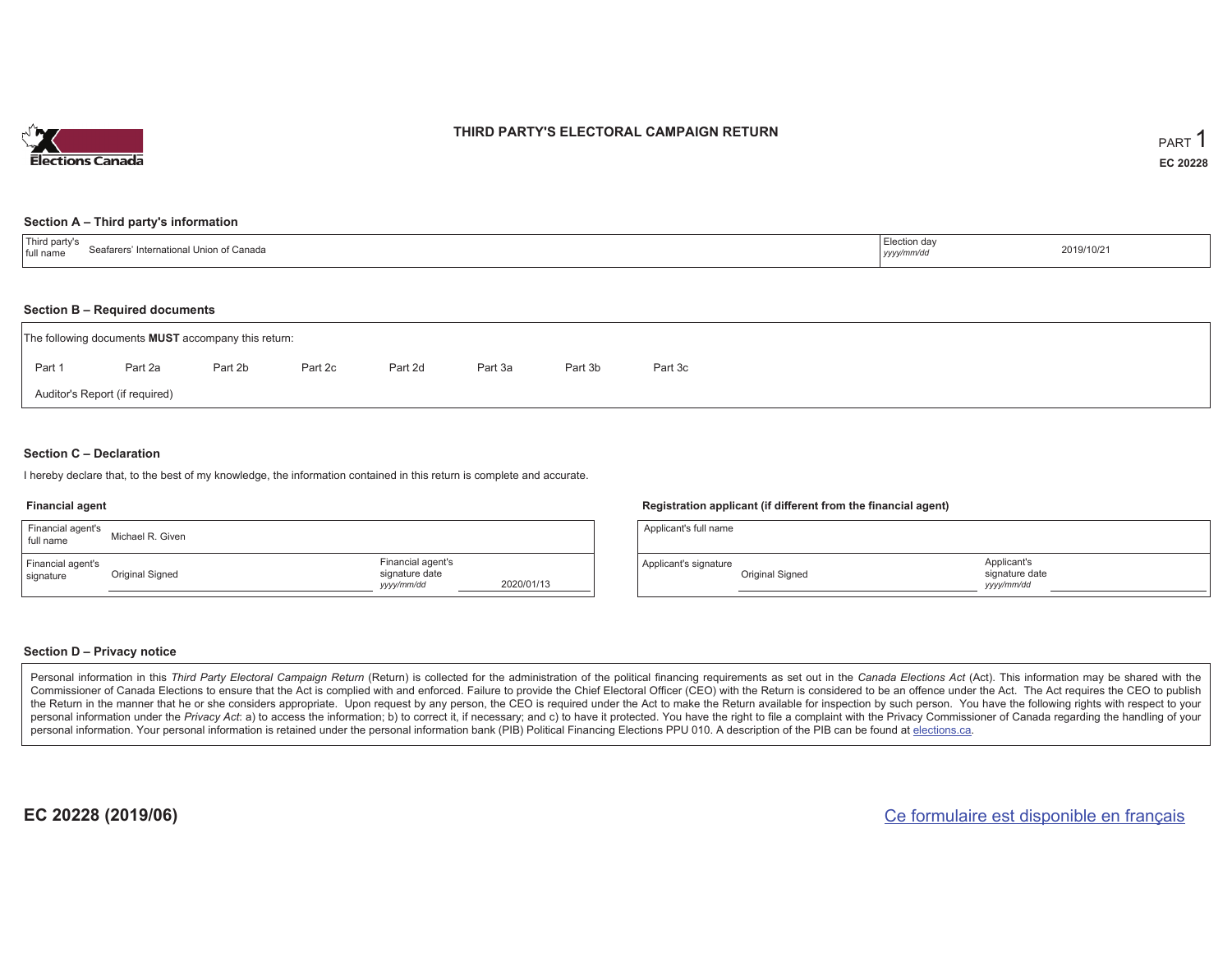

## **THIRD PARTY'S ELECTORAL CAMPAIGN RETURN HIRD PARTY'S ELECTORAL CAMPAIGN RETURN<br>Statement of monetary contributions received PART 2a**

**EC 20228**

|                                                                                     | No. | Full name | <b>Street</b><br>no. | <b>Street</b> | Apt. | City | Prov./<br>Terr. | Postal<br>code | Date<br>received<br>yyyy/mm/dd                                                 | Individual | <b>Business /</b><br>Commercial<br>organization | Government | Trade union  | Corporation<br>capital | Unincorporated<br>without share organization or<br>association |
|-------------------------------------------------------------------------------------|-----|-----------|----------------------|---------------|------|------|-----------------|----------------|--------------------------------------------------------------------------------|------------|-------------------------------------------------|------------|--------------|------------------------|----------------------------------------------------------------|
|                                                                                     |     |           |                      |               |      |      |                 |                |                                                                                | \$         | \$                                              | \$         | $\mathbf{s}$ | \$                     | \$                                                             |
|                                                                                     |     |           |                      |               |      |      |                 |                |                                                                                |            |                                                 |            |              |                        |                                                                |
|                                                                                     |     |           |                      |               |      |      |                 |                |                                                                                |            |                                                 |            |              |                        |                                                                |
|                                                                                     |     |           |                      |               |      |      |                 |                |                                                                                |            |                                                 |            |              |                        |                                                                |
|                                                                                     |     |           |                      |               |      |      |                 |                |                                                                                |            |                                                 |            |              |                        |                                                                |
|                                                                                     |     |           |                      |               |      |      |                 |                |                                                                                |            |                                                 |            |              |                        |                                                                |
|                                                                                     |     |           |                      |               |      |      |                 |                |                                                                                |            |                                                 |            |              |                        |                                                                |
|                                                                                     |     |           |                      |               |      |      |                 |                |                                                                                |            |                                                 |            |              |                        |                                                                |
|                                                                                     |     |           |                      |               |      |      |                 |                |                                                                                |            |                                                 |            |              |                        |                                                                |
|                                                                                     |     |           |                      |               |      |      |                 |                |                                                                                |            |                                                 |            |              |                        |                                                                |
|                                                                                     |     |           |                      |               |      |      |                 |                |                                                                                |            |                                                 |            |              |                        |                                                                |
|                                                                                     |     |           |                      |               |      |      |                 |                |                                                                                |            |                                                 |            |              |                        |                                                                |
|                                                                                     |     |           |                      |               |      |      |                 |                |                                                                                |            |                                                 |            |              |                        |                                                                |
|                                                                                     |     |           |                      |               |      |      |                 |                |                                                                                |            |                                                 |            |              |                        |                                                                |
|                                                                                     |     |           |                      |               |      |      |                 |                |                                                                                |            |                                                 |            |              |                        |                                                                |
|                                                                                     |     |           |                      |               |      |      |                 |                |                                                                                |            |                                                 |            |              |                        |                                                                |
|                                                                                     |     |           |                      |               |      |      |                 |                | Totals carried forward from previous page \$                                   |            |                                                 |            |              |                        |                                                                |
|                                                                                     |     |           |                      |               |      |      |                 |                | Total amount of monetary contributions by contributors who gave over \$200 (A) |            |                                                 |            |              |                        |                                                                |
|                                                                                     |     |           |                      |               |      |      |                 |                | Number of contributors who gave over \$200                                     |            |                                                 |            |              |                        |                                                                |
| Total amount of monetary contributions by contributors who gave \$200 or less $(B)$ |     |           |                      |               |      |      |                 |                |                                                                                |            |                                                 |            |              |                        |                                                                |
| Number of contributors who gave \$200 or less                                       |     |           |                      |               |      |      |                 |                |                                                                                |            |                                                 |            |              |                        |                                                                |
|                                                                                     |     |           |                      |               |      |      |                 |                | Total amount of all monetary contributions (A+B)                               |            |                                                 |            |              |                        |                                                                |
|                                                                                     |     |           |                      |               |      |      |                 |                | Number of contributors who gave monetary contributions                         |            |                                                 |            |              |                        |                                                                |

| Third<br>party | Seafarers' International Union of Canada | <b>Contract Contract Contract Contract</b><br>Election day<br>2019/10/2<br>yyyy/mm/dd | Page |
|----------------|------------------------------------------|---------------------------------------------------------------------------------------|------|
|----------------|------------------------------------------|---------------------------------------------------------------------------------------|------|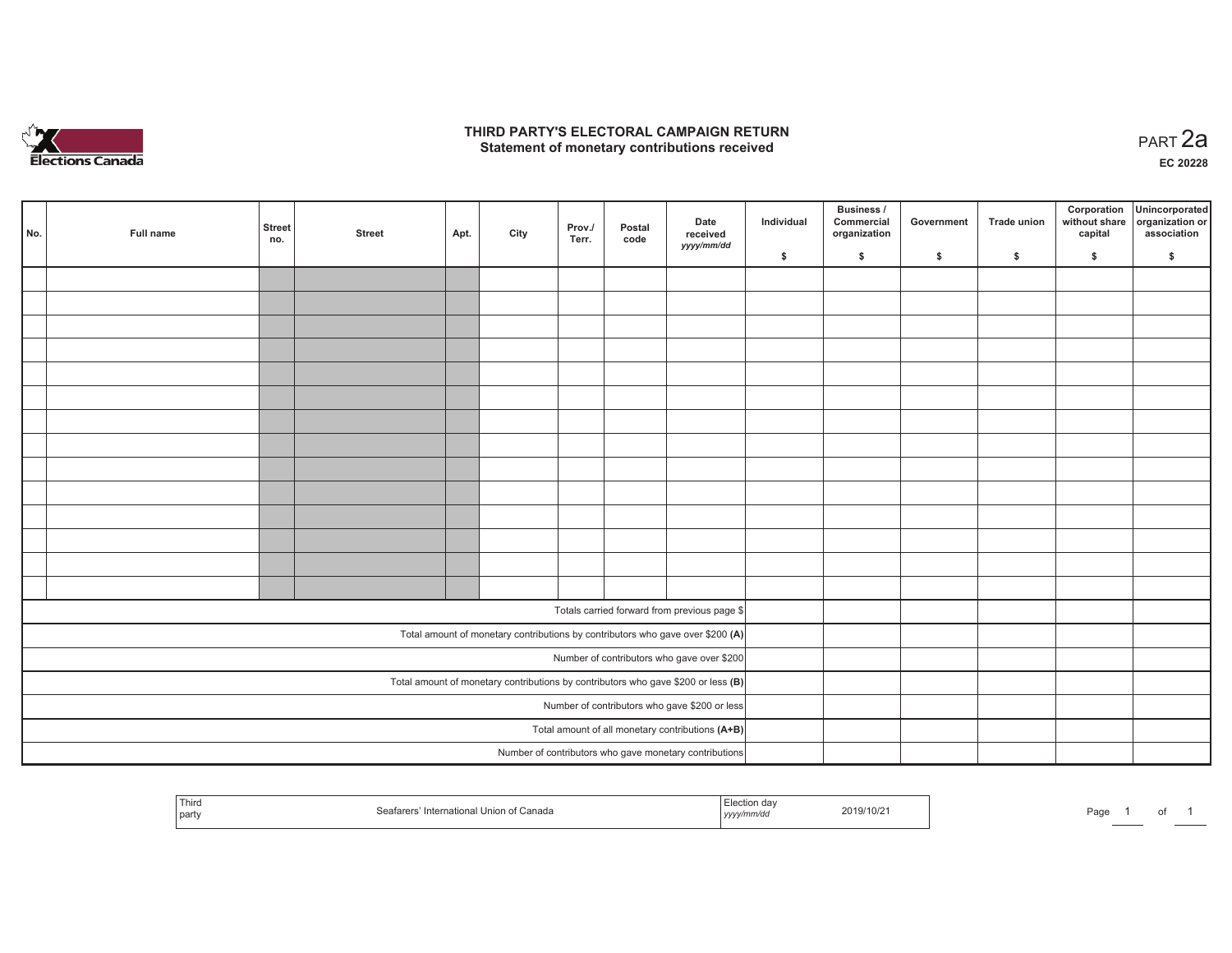

## **THIRD PARTY'S ELECTORAL CAMPAIGN RETURN**  THIRD PARTY'S ELECTORAL CAMPAIGN RETURN<br>Statement of non-monetary contributions received<br> **PART 2b**

of 1

|                                                                                       | No. | Full name | <b>Street</b><br>no. | <b>Street</b> | Apt. | City | Prov./<br>Terr. | Postal<br>code | Date<br>received<br>yyyy/mm/dd                                                     | Individual | <b>Business /</b><br>Commercial<br>organization | Government | Trade union | Corporation<br>capital | Unincorporated<br>without share organization or<br>association |
|---------------------------------------------------------------------------------------|-----|-----------|----------------------|---------------|------|------|-----------------|----------------|------------------------------------------------------------------------------------|------------|-------------------------------------------------|------------|-------------|------------------------|----------------------------------------------------------------|
|                                                                                       |     |           |                      |               |      |      |                 |                |                                                                                    | \$         | \$                                              | \$         | \$          | \$                     | \$                                                             |
|                                                                                       |     |           |                      |               |      |      |                 |                |                                                                                    |            |                                                 |            |             |                        |                                                                |
|                                                                                       |     |           |                      |               |      |      |                 |                |                                                                                    |            |                                                 |            |             |                        |                                                                |
|                                                                                       |     |           |                      |               |      |      |                 |                |                                                                                    |            |                                                 |            |             |                        |                                                                |
|                                                                                       |     |           |                      |               |      |      |                 |                |                                                                                    |            |                                                 |            |             |                        |                                                                |
|                                                                                       |     |           |                      |               |      |      |                 |                |                                                                                    |            |                                                 |            |             |                        |                                                                |
|                                                                                       |     |           |                      |               |      |      |                 |                |                                                                                    |            |                                                 |            |             |                        |                                                                |
|                                                                                       |     |           |                      |               |      |      |                 |                |                                                                                    |            |                                                 |            |             |                        |                                                                |
|                                                                                       |     |           |                      |               |      |      |                 |                |                                                                                    |            |                                                 |            |             |                        |                                                                |
|                                                                                       |     |           |                      |               |      |      |                 |                |                                                                                    |            |                                                 |            |             |                        |                                                                |
|                                                                                       |     |           |                      |               |      |      |                 |                |                                                                                    |            |                                                 |            |             |                        |                                                                |
|                                                                                       |     |           |                      |               |      |      |                 |                |                                                                                    |            |                                                 |            |             |                        |                                                                |
|                                                                                       |     |           |                      |               |      |      |                 |                |                                                                                    |            |                                                 |            |             |                        |                                                                |
|                                                                                       |     |           |                      |               |      |      |                 |                |                                                                                    |            |                                                 |            |             |                        |                                                                |
|                                                                                       |     |           |                      |               |      |      |                 |                |                                                                                    |            |                                                 |            |             |                        |                                                                |
|                                                                                       |     |           |                      |               |      |      |                 |                | Totals carried forward from previous page \$                                       |            |                                                 |            |             |                        |                                                                |
|                                                                                       |     |           |                      |               |      |      |                 |                |                                                                                    |            |                                                 |            |             |                        |                                                                |
|                                                                                       |     |           |                      |               |      |      |                 |                | Total amount of non-monetary contributions by contributors who gave over \$200 (A) |            |                                                 |            |             |                        |                                                                |
|                                                                                       |     |           |                      |               |      |      |                 |                | Number of contributors who gave over \$200                                         |            |                                                 |            |             |                        |                                                                |
| Total amount of non-monetary contributions by contributors who gave \$200 or less (B) |     |           |                      |               |      |      |                 |                |                                                                                    |            |                                                 |            |             |                        |                                                                |
|                                                                                       |     |           |                      |               |      |      |                 |                | Number of contributors who gave \$200 or less                                      |            |                                                 |            |             |                        |                                                                |
|                                                                                       |     |           |                      |               |      |      |                 |                | Total amount of all non-monetary contributions (A+B)                               |            |                                                 |            |             |                        |                                                                |
|                                                                                       |     |           |                      |               |      |      |                 |                | Number of contributors who gave non-monetary contributions                         |            |                                                 |            |             |                        |                                                                |

| <sup>1</sup> Thiro<br>part | ntern:<br>Canada<br>. | 9/10/2<br>ലഹ<br>$\sim$ 11 $\sim$<br>-au |
|----------------------------|-----------------------|-----------------------------------------|
|----------------------------|-----------------------|-----------------------------------------|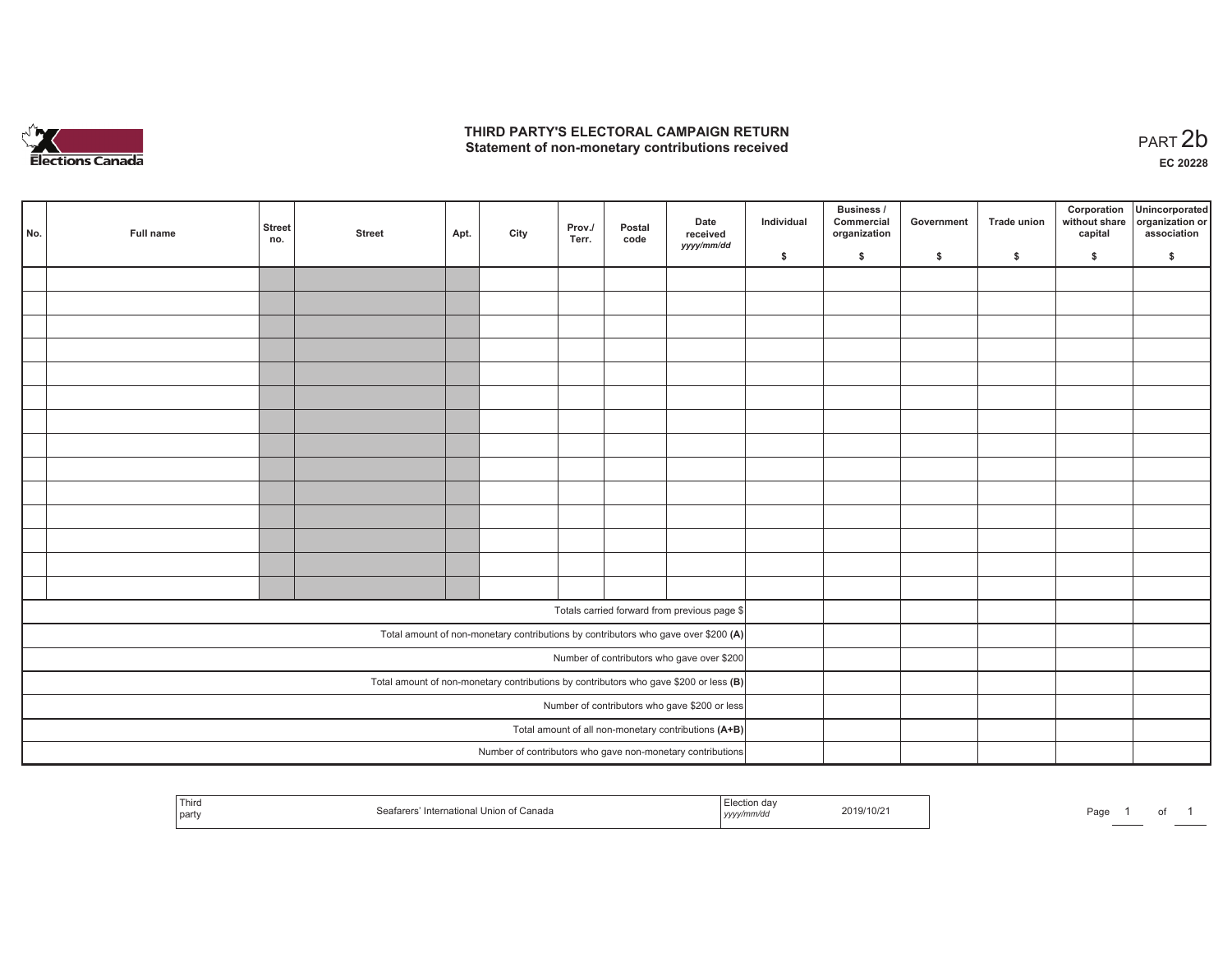

## **THIRD PARTY'S ELECTORAL CAMPAIGN RETURN STATE:** PARTY'S ELECTORAL CAMPAIGN RETURN<br>
Statement of operating loans received

**EC 20228**

|                                                                   | No. | Full name | <b>Street</b><br>no. | <b>Street</b> | Apt. | City | Prov./<br>Terr. | Postal<br>code | Date<br>received<br>yyyy/mm/dd                               | Individual | <b>Business /</b><br>Commercial<br>organization | Government | Trade union | capital | Corporation Unincorporated<br>without share organization or<br>association |
|-------------------------------------------------------------------|-----|-----------|----------------------|---------------|------|------|-----------------|----------------|--------------------------------------------------------------|------------|-------------------------------------------------|------------|-------------|---------|----------------------------------------------------------------------------|
|                                                                   |     |           |                      |               |      |      |                 |                |                                                              | \$         | \$                                              | \$         | $\sqrt{2}$  | \$      | \$                                                                         |
|                                                                   |     |           |                      |               |      |      |                 |                |                                                              |            |                                                 |            |             |         |                                                                            |
|                                                                   |     |           |                      |               |      |      |                 |                |                                                              |            |                                                 |            |             |         |                                                                            |
|                                                                   |     |           |                      |               |      |      |                 |                |                                                              |            |                                                 |            |             |         |                                                                            |
|                                                                   |     |           |                      |               |      |      |                 |                |                                                              |            |                                                 |            |             |         |                                                                            |
|                                                                   |     |           |                      |               |      |      |                 |                |                                                              |            |                                                 |            |             |         |                                                                            |
|                                                                   |     |           |                      |               |      |      |                 |                |                                                              |            |                                                 |            |             |         |                                                                            |
|                                                                   |     |           |                      |               |      |      |                 |                |                                                              |            |                                                 |            |             |         |                                                                            |
|                                                                   |     |           |                      |               |      |      |                 |                |                                                              |            |                                                 |            |             |         |                                                                            |
|                                                                   |     |           |                      |               |      |      |                 |                |                                                              |            |                                                 |            |             |         |                                                                            |
|                                                                   |     |           |                      |               |      |      |                 |                |                                                              |            |                                                 |            |             |         |                                                                            |
|                                                                   |     |           |                      |               |      |      |                 |                |                                                              |            |                                                 |            |             |         |                                                                            |
|                                                                   |     |           |                      |               |      |      |                 |                |                                                              |            |                                                 |            |             |         |                                                                            |
|                                                                   |     |           |                      |               |      |      |                 |                |                                                              |            |                                                 |            |             |         |                                                                            |
|                                                                   |     |           |                      |               |      |      |                 |                |                                                              |            |                                                 |            |             |         |                                                                            |
|                                                                   |     |           |                      |               |      |      |                 |                | Totals carried forward from previous page \$                 |            |                                                 |            |             |         |                                                                            |
|                                                                   |     |           |                      |               |      |      |                 |                | Total amount of loans by lenders who provided over \$200 (A) |            |                                                 |            |             |         |                                                                            |
|                                                                   |     |           |                      |               |      |      |                 |                | Number of lenders who provided over \$200                    |            |                                                 |            |             |         |                                                                            |
| Total amount of loans by lenders who provided \$200 or less $(B)$ |     |           |                      |               |      |      |                 |                |                                                              |            |                                                 |            |             |         |                                                                            |
|                                                                   |     |           |                      |               |      |      |                 |                | Number of lenders who provided \$200 or less                 |            |                                                 |            |             |         |                                                                            |
|                                                                   |     |           |                      |               |      |      |                 |                | Total amount of all loans (A+B)                              |            |                                                 |            |             |         |                                                                            |
|                                                                   |     |           |                      |               |      |      |                 |                | Number of all lenders who provided loans                     |            |                                                 |            |             |         |                                                                            |

| l hird<br>nart | Ganada | ,,,,, | .1011<br>10/2<br>. | Pag |  |  |
|----------------|--------|-------|--------------------|-----|--|--|
|----------------|--------|-------|--------------------|-----|--|--|

Page 1 of 1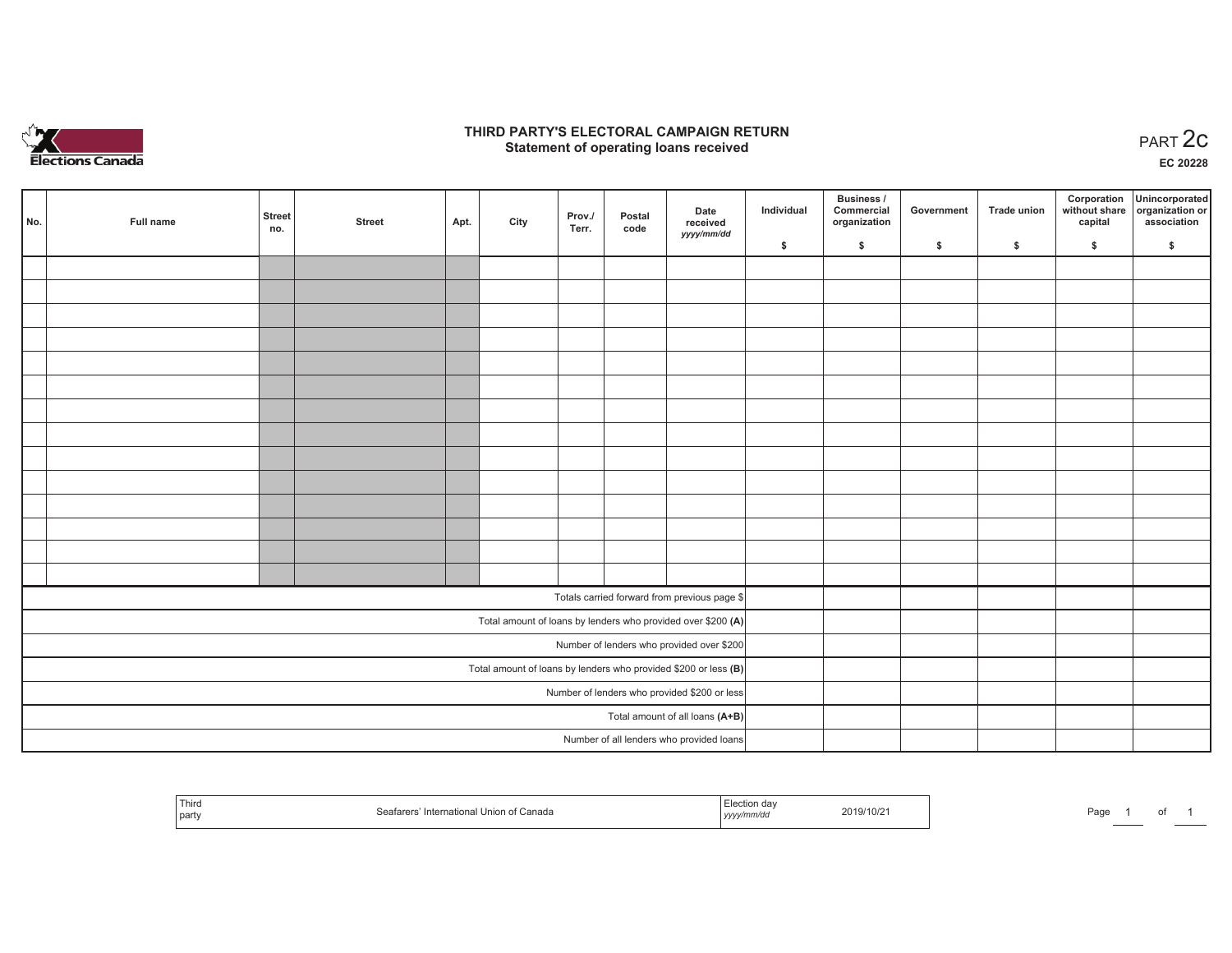

# **THIRD PARTY'S ELECTORAL CAMPAIGN RETURN S** ELECTORAL CAMPAIGN RETURN<br>Summary of inflows PART 2d

| No.   | Type of contributor / lender                 | <b>Monetary</b><br>contributions<br>(Part 2a) | Non-monetary<br>contributions<br>(Part 2b) | Loans<br>(Part 2c) | <b>Total</b> | Number of<br>contributors and<br>lenders |  |
|-------|----------------------------------------------|-----------------------------------------------|--------------------------------------------|--------------------|--------------|------------------------------------------|--|
|       |                                              | \$                                            | \$                                         | \$                 | \$           |                                          |  |
| 1.    | Individuals                                  |                                               |                                            |                    |              |                                          |  |
|       | 2. Businesses / Commercial organizations     |                                               |                                            |                    |              |                                          |  |
| 3.    | Governments                                  |                                               |                                            |                    |              |                                          |  |
| 4.    | Trade unions                                 |                                               |                                            |                    |              |                                          |  |
| 5.    | Corporations without share capital           |                                               |                                            |                    |              |                                          |  |
| 6.    | Unincorporated organizations or associations |                                               |                                            |                    |              |                                          |  |
| 7.    | Total (items 1 to 6)                         |                                               |                                            |                    |              |                                          |  |
| Total |                                              |                                               |                                            |                    |              |                                          |  |
| 8.    | Amount of third party's resources used       |                                               |                                            |                    | 798.48       |                                          |  |
| 9.    | Grand total (items 7 and 8)                  |                                               |                                            |                    | 798.48       |                                          |  |

| Third<br>Canada<br>International<br>οt<br>party<br>. | . da<br>vv/mm/da<br>10000<br>,,,, | $10\ell$ |
|------------------------------------------------------|-----------------------------------|----------|
|------------------------------------------------------|-----------------------------------|----------|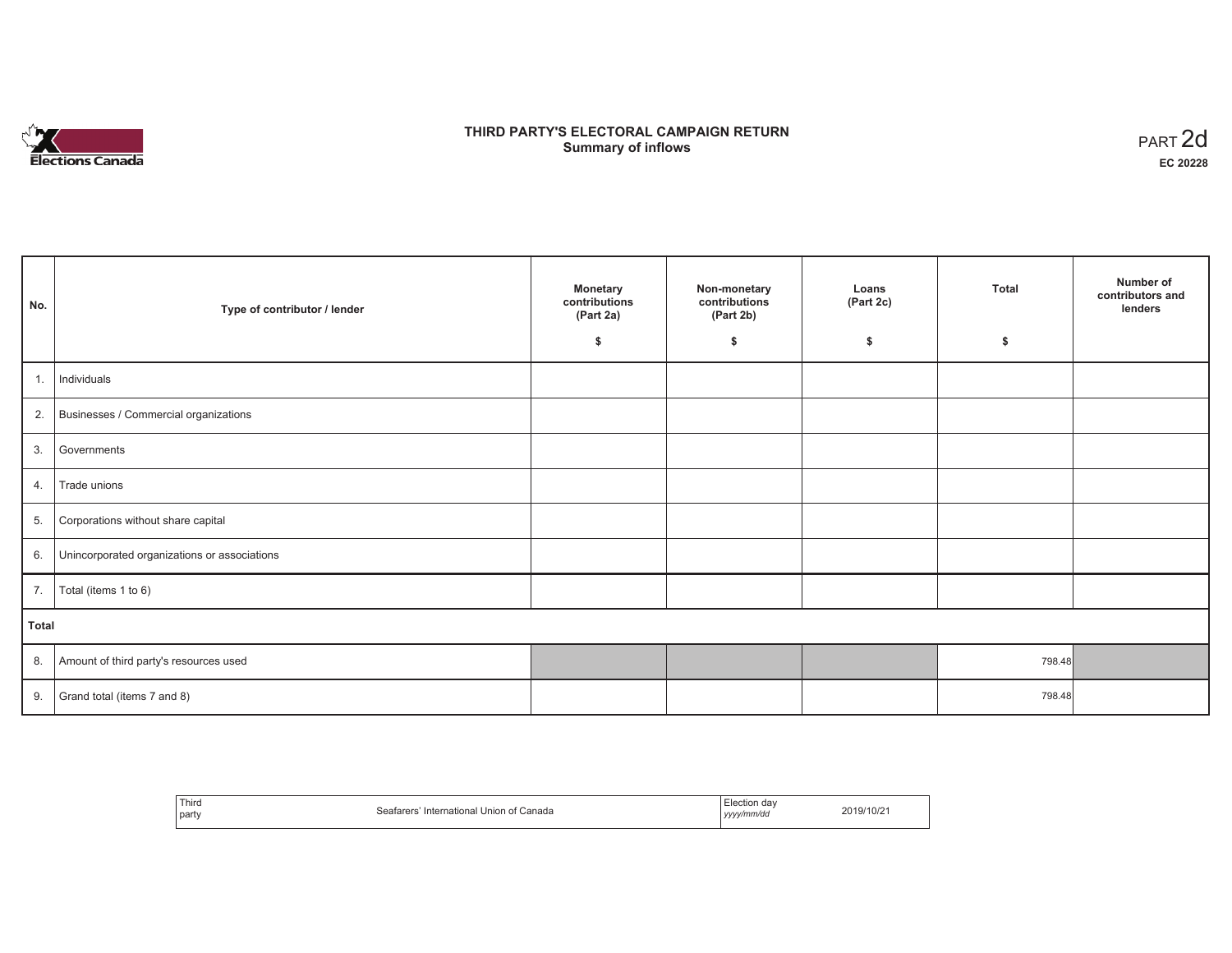

## **THIRD PARTY'S ELECTORAL CAMPAIGN RETURN Statement of expenses incurred for regulated activities that take place during the pre-election period**  *(Only applicable to a fixed-date general election)*

 $_{\sf PART}$ 3a **EC 20228**

For a list of expense types, expense categories and expense subcategories, refer to Annex II in the Instructions.

| No.            | Date<br>incurred<br>yyyy/mm/dd | <b>ED Code</b><br>(if applicable) | Supplier                                                              | <b>Expense type</b>  | <b>Expense</b><br>category | <b>Expense</b><br>subcategory | <b>Starting date</b><br>of activity,<br>advertisement<br>or survey<br>yyyy/mm/dd | <b>Ending date</b><br>of activity,<br>advertisement<br>or survey<br>yyyy/mm/dd | Place of activity or<br>advertisement        | <b>Expense amount</b><br>\$ |
|----------------|--------------------------------|-----------------------------------|-----------------------------------------------------------------------|----------------------|----------------------------|-------------------------------|----------------------------------------------------------------------------------|--------------------------------------------------------------------------------|----------------------------------------------|-----------------------------|
| $\mathbf{1}$   | 2019/07/05                     |                                   | FleishmanHillard HighRoad (Facebook)                                  | Partisan Advertising | Social Media               | Design & Maintenance          | 2019/07/05                                                                       |                                                                                | National                                     | 40.00                       |
| $\overline{2}$ | 2019/07/11                     |                                   | FleishmanHillard HighRoad (Facebook)                                  | Partisan Advertising | Social Media               | Design & Maintenance          | 2019/07/11                                                                       |                                                                                | National                                     | 40.00                       |
| 3              | 2019/08/01                     |                                   | FleishmanHillard HighRoad (Facebook)                                  | Partisan Advertising | Social Media               | Design & Maintenance          | 2019/08/01                                                                       |                                                                                | National                                     | 79.00                       |
| $\overline{4}$ | 2019/08/21                     |                                   | In-House (Seafarers' International Union of Canada) Partisan Activity |                      | Social Media               | Design & Maintenance          | 2019/08/21                                                                       | 2019/08/21                                                                     | National                                     | 35.71                       |
| 5              | 2019/08/21                     |                                   | Overhead (Office use)                                                 | Partisan Activity    | Office                     | Rent & Lease                  | 2019/08/21                                                                       | 2019/08/21                                                                     |                                              | 2.01                        |
|                |                                |                                   |                                                                       |                      |                            |                               |                                                                                  |                                                                                |                                              |                             |
|                |                                |                                   |                                                                       |                      |                            |                               |                                                                                  |                                                                                |                                              |                             |
|                |                                |                                   |                                                                       |                      |                            |                               |                                                                                  |                                                                                |                                              |                             |
|                |                                |                                   |                                                                       |                      |                            |                               |                                                                                  |                                                                                |                                              |                             |
|                |                                |                                   |                                                                       |                      |                            |                               |                                                                                  |                                                                                |                                              |                             |
|                |                                |                                   |                                                                       |                      |                            |                               |                                                                                  |                                                                                |                                              |                             |
|                |                                |                                   |                                                                       |                      |                            |                               |                                                                                  |                                                                                |                                              |                             |
|                |                                |                                   |                                                                       |                      |                            |                               |                                                                                  |                                                                                |                                              |                             |
|                |                                |                                   |                                                                       |                      |                            |                               |                                                                                  |                                                                                |                                              |                             |
|                |                                |                                   |                                                                       |                      |                            |                               |                                                                                  |                                                                                |                                              |                             |
|                |                                |                                   |                                                                       |                      |                            |                               |                                                                                  |                                                                                |                                              |                             |
|                |                                |                                   |                                                                       |                      |                            |                               |                                                                                  |                                                                                |                                              |                             |
|                |                                |                                   |                                                                       |                      |                            |                               |                                                                                  |                                                                                | Totals carried forward from previous page \$ |                             |
| Total \$       |                                |                                   |                                                                       |                      |                            |                               |                                                                                  |                                                                                |                                              | 196.72                      |

| Third<br>` ⊓nion of Canada<br>'ntornational L<br>party | 2019/10/2<br>үууу. | Pag |
|--------------------------------------------------------|--------------------|-----|
|--------------------------------------------------------|--------------------|-----|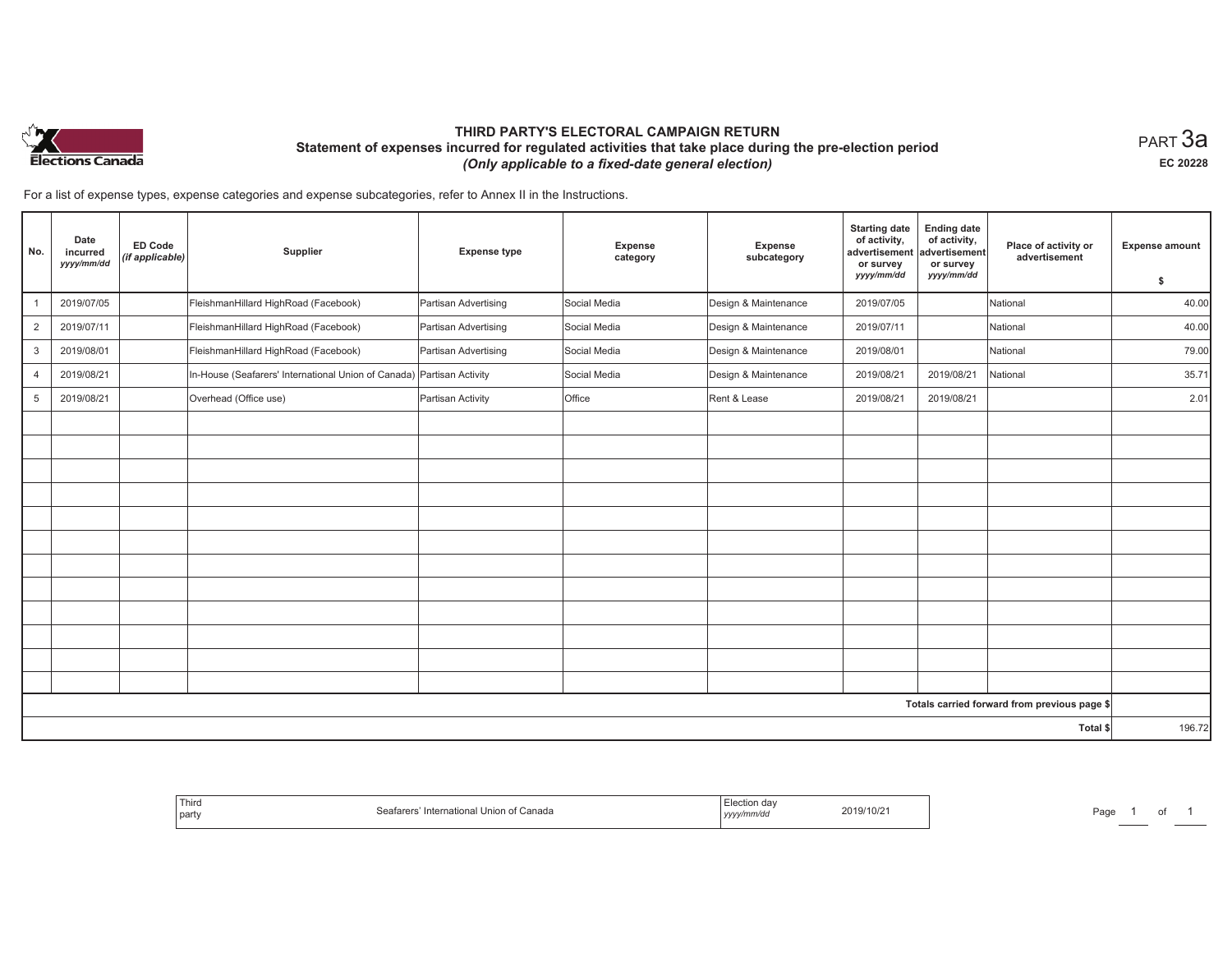

# **THIRD PARTY'S ELECTORAL CAMPAIGN RETURN Statement of expenses incurred for regulated activities that take place during the election period**<br>PART  $3\mathsf{b}$

**EC 20228**

of 1

For a list of expense types, expense categories and expense subcategories, refer to Annex II in the Instructions.

| No.            | Date<br>incurred<br>yyyy/mm/dd | <b>ED Code</b><br>(if applicable) | Supplier                                                              | <b>Expense type</b> | Expense<br>category                                  | <b>Expense</b><br>subcategory | <b>Starting date</b><br>of activity,<br>advertisement<br>or survey | <b>Ending date</b><br>of activity,<br>advertisement<br>or survey | Place of activity or<br>advertisement        | <b>Expense amount</b> |
|----------------|--------------------------------|-----------------------------------|-----------------------------------------------------------------------|---------------------|------------------------------------------------------|-------------------------------|--------------------------------------------------------------------|------------------------------------------------------------------|----------------------------------------------|-----------------------|
|                |                                |                                   |                                                                       |                     |                                                      |                               | yyyy/mm/dd                                                         | yyyy/mm/dd                                                       |                                              | \$                    |
|                | 2019/09/17                     |                                   | In-House (Seafarers' International Union of Canada)                   | Partisan Activity   | Social Media                                         | Design & Maintenance          | 2019/09/17                                                         |                                                                  | National                                     | 35.71                 |
| $\overline{2}$ | 2019/09/17                     |                                   | Overhead (Office use)                                                 | Partisan Activity   | Office                                               | Rent & Lease                  | 2019/09/17                                                         | 2019/09/17                                                       |                                              | 2.01                  |
| 3              | 2019/09/17                     |                                   | Lorraine Dore                                                         | Partisan Activity   | Salaries, Wage & Consulting Fee Other - Translations |                               | 2019/09/17                                                         | 2019/09/17                                                       |                                              | 9.90                  |
| 4              | 2019/10/20                     |                                   | In-House (Seafarers' International Union of Canada) Partisan Activity |                     | Social Media                                         | Design & Maintenance          | 2019/10/02                                                         |                                                                  | National                                     | 464.80                |
| 5              | 2019/10/20                     |                                   | Overhead (Office use)                                                 | Partisan Activity   | Office                                               | Rent & Lease                  | 2019/10/02                                                         | 2019/10/20                                                       |                                              | 16.08                 |
| 6              | 2019/10/20                     |                                   | Lorraine Dore                                                         | Partisan Activity   | Salaries, Wage & Consulting Fee Other - Translations |                               | 2019/10/02                                                         | 2019/10/20                                                       |                                              | 73.26                 |
|                |                                |                                   |                                                                       |                     |                                                      |                               |                                                                    |                                                                  |                                              |                       |
|                |                                |                                   |                                                                       |                     |                                                      |                               |                                                                    |                                                                  |                                              |                       |
|                |                                |                                   |                                                                       |                     |                                                      |                               |                                                                    |                                                                  |                                              |                       |
|                |                                |                                   |                                                                       |                     |                                                      |                               |                                                                    |                                                                  |                                              |                       |
|                |                                |                                   |                                                                       |                     |                                                      |                               |                                                                    |                                                                  |                                              |                       |
|                |                                |                                   |                                                                       |                     |                                                      |                               |                                                                    |                                                                  |                                              |                       |
|                |                                |                                   |                                                                       |                     |                                                      |                               |                                                                    |                                                                  |                                              |                       |
|                |                                |                                   |                                                                       |                     |                                                      |                               |                                                                    |                                                                  |                                              |                       |
|                |                                |                                   |                                                                       |                     |                                                      |                               |                                                                    |                                                                  |                                              |                       |
|                |                                |                                   |                                                                       |                     |                                                      |                               |                                                                    |                                                                  |                                              |                       |
|                |                                |                                   |                                                                       |                     |                                                      |                               |                                                                    |                                                                  |                                              |                       |
|                |                                |                                   |                                                                       |                     |                                                      |                               |                                                                    |                                                                  | Totals carried forward from previous page \$ | 196.72                |
|                |                                |                                   |                                                                       |                     |                                                      |                               |                                                                    |                                                                  | Total \$                                     | 601.76                |

| Third<br>party | International<br>Union<br>. canada<br>11 K ) I 12 I<br>117.17<br>. | 2019/10/2<br>,,,, | ⊃aαe |
|----------------|--------------------------------------------------------------------|-------------------|------|
|----------------|--------------------------------------------------------------------|-------------------|------|